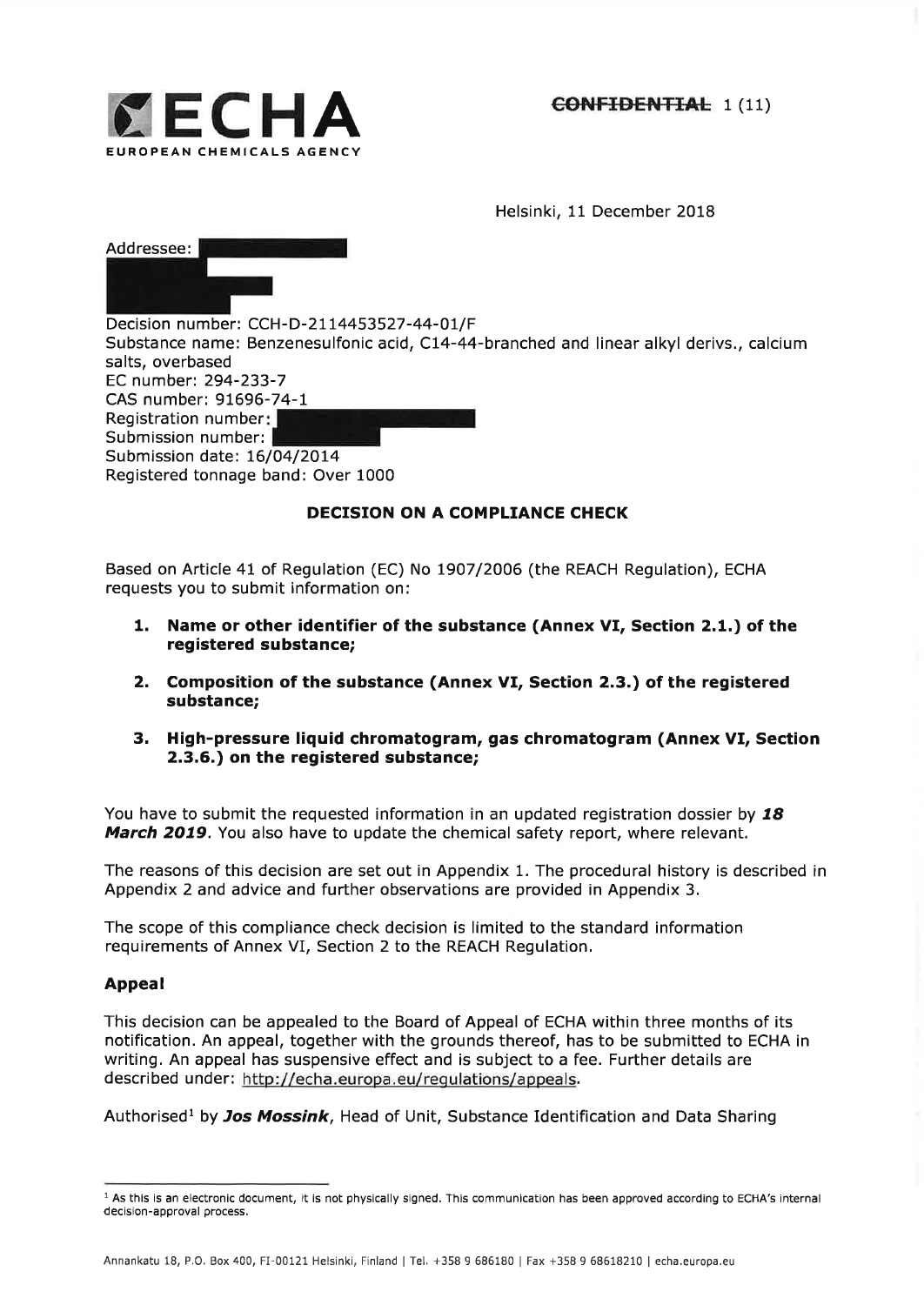

# Appendix l: Reasons

# 1. Name or other identifier of the substance (Annex VI, Section 2.1.)

In accordance with Article 10(a)(ii) of the REACH Regulation, the technical dossier must contain information on the identity of the substance as specified in Annex VI, Section 2 to the REACH Regulation. In accordance with Annex VI, Section 2 the information provided has to be sufficient to enable the identification of the registered substance.

"Name or other identifier of the substance" is an information requirement as laid down in Annex VI, Section 2.L of the REACH Regulation. The name and other identifiers are used to identify the substance in an unambiguous manner and are therefore fundamental for substance identification. Adequate information needs to be present in the technical dossier for the registered substance to meet this information requirement.

ECHA notes that you identified the registered substance as of Unknown or Variable composition, Complex reaction products or Biological materials (UVCB). Information required to be provided according to Annex VI, Section 2.1. of the REACH Regulation on the naming of UVCB substances such as the registered substance shall consist of two parts: (a) the chemical name and (b) a more detailed description of the manufacturing process, as indicated in section 4.3 of the Guidance for identification and naming of substances under REACH and CLP (Version: 2.1, May 2017) - referred to as "the Guidance" hereinafter.

According to the Guidance, the description of the manufacturing process shall include information on the chemical identity of the starting materials and information on the most relevant steps of the process.

#### Manufacturing process

The information which you have provided regarding the used starting materials and manufacturing process is not sufficient to verify the identity of your substance.

You provided in IUCLID section 1.1the EC and CAS numbers referring to "Benzenesulfonic acid, C14-44-branched and linear alkyl derivs., calcium salts, overbased", and in the IUPAC name field the following chemical name: "Petroleum, mono-Cl4-44 branched and linear saturated alkaryl derivatised benzenesulphonic acid calcium salts", In addition, you provided the following description in section 1.1 of the IUCLID dossier: "The number of carbon units in the alkaryl chain are actually and considered to be branched and linear saturated chains based upon knowledge of the source of the starting products and manufacturing process and are named based upon the information available from the supplier of the starting material. Analytical data estimates  $>$  wt% of these chain lengths. It is, however, not possible to adequately establish the relative proportion of each of the groups as the isometric ratio of the molecule is highly complex and highly variable." No further information was provided on the manufacturing process of the substance.

ECHA notes that you did not specify the exact identity and composition of the alkaryl chaincontaining which is used as starting material in the manufacturing process, although in the "Description" you indicated that information on the starting material composition is available from the supplier. ECHA further notes that the information provided on the alkaryl chain length distribution in the "Description" field  $($   $)$  is not consistent with the provided identifiers, where the chain length distribution is given as C14-44. As the composition of the starting materials is an important factor determining the composition of the registered substance, it is a necessary element for the identification of the registered substance itself.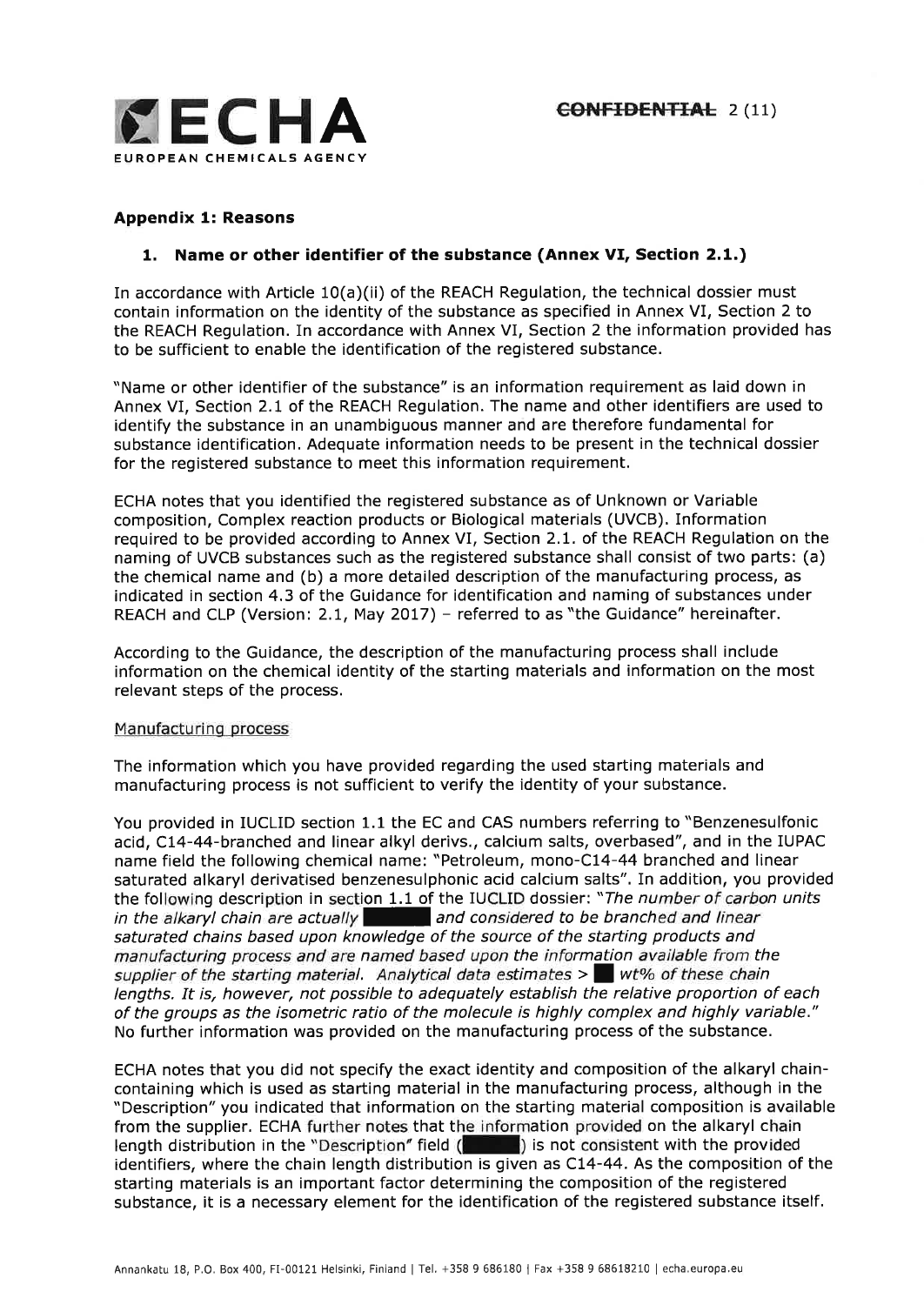

Furthermore, the description of the manufacturing process included in IUCLID Section 1.1 does not contain any indication on the identities of other starting materials, or on the ratio of reactants and does not specify the manufacturing process parameters (such as temperature and pressure) which are necessary to obtain the registered substance, or the manufacturing process steps. Specification of the ratio of reactants and identification of process steps and process parameters that may affect the substance composition is essential for the identification of the registered substance.

ECHA therefore concludes that the manufacturing process has not been provided to a sufficient level of detail for the identification of the registered UVCB substance.

Therefore, you shall provide the missing information on the manufacturing process description. This information shall include:

- The exact identities and ratios of all the starting materials used in the process. a
	- Compositional information on the alkaryl starting material including:
		- $\circ$  the upper and lower concentration levels of the (groups of) constituents presenting the same carbon number, and
		- o alkyl chain type (e.9. linear, branched; if relevant)
		- $\circ$  if the starting material used to obtain the overbased calcium salts is the alkaryl derivatised benzenesulphonic acid (as relevant):
			- **1** ratio of mono- and dialkylated constituents<br>**1** ratio of ortho/meta/para isomers (for mono
			- **E.** ratio of ortho/meta/para isomers (for mono-alkylated constituents) <br>**E.** information on whether the alkyl groups are connected to the
			- . information on whether the alkyl groups are connected to the benzene ring from the terminal carbon and/or from the secondary carbons (i.e. "sec-alkyl").
		- Specifications of all relevant process steps and process parameters, including temperature and pressure values, and any other process steps and their parameters including purification step(s) (if any) which are necessary to obtain the registered substance and which may affect the substance composition.

## Lube Oil

a

In addition, the structural formula in section 1.1 of the IUCLID dossier includes "Lube Oil".

However, the identity and concentration of the "Lube Oil" is unclear as no further information regarding this has been provided in the manufacturing process or in the reported composition record. ECHA therefore concludes that the identity of the substance cannot be verified as the identity and role of "Lube Oil" is not clear,

Therefore, you shall provide the missing information on the identity and concentration of the "Lube Oil" identified in the structural formula in section 1.1 of your dossier. This information shall include:

- . Role, identities and compositions of the "Lube Oil", as relevant:
	- o Role: as explained in more detail below in section 2 of this Appendix in relation to the "Composition of the substance",
	- $\circ$  Identifiers: EC/CAS identifiers and chemical name(s),
	- $\circ$  Composition: as explained in more detail below in section 2 of this Appendix in relation to the "Composition of the substance";

#### Chemical name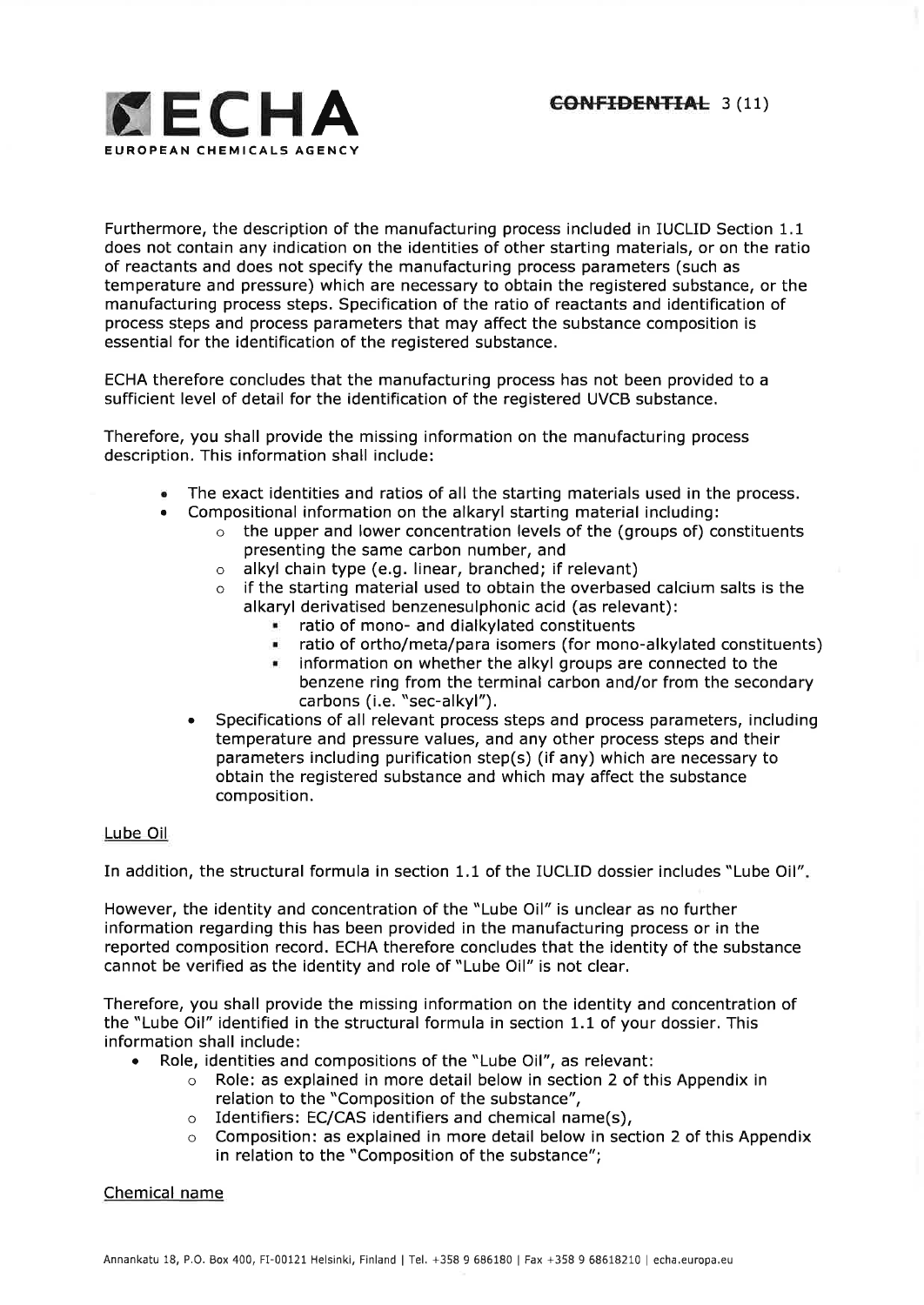

Furthermore, you have provided in IUCLID section 1.1 for the substance the EC and CAS numbers 294-233-7 and 91696-74-I, respectively, corresponding to "Benzenesulfonic acid, CL4-44-branched and linear alkyl derivs., calcium salts, overbased". In the IUPAC name field you provided the chemical name "Petroleum, mono-C14-44 branched and linear saturated alkaryl derivatised benzenesulphonic acid calcium salts".

As ECHA notes in the paragraphs above, the information on the alkyl descriptor provided in the Description in section 1.1 of the IUCLID dossier is not consistent with the EC and CAS identifiers and with the chemical name. ECHA notes that this provided information on the alkaryl chain is not consistent with the provided identifiers. The composition and the information on the alkaryl chain is a necessary element for the identification of the registered substance itself. In addition, the identifiers do not mention the "lube Oil", and it is not clear how the calcium carbonate is taken into account in the name (if present in the substance, as explained below under "Composition of the registered substance").

Therefore, you shall clarify the information on the alkaryl chains and on the alkyl descriptor in general. As indicated above this information shall include information on the alkyl chain léngths, alkyl chain type, mono- and/or dialkylation, the connection of the alkyl chain to the benzene ring, and isomer distribution (as relevant).

Regarding the "lube Oil" ECHA notes that if a substance contains a solvent that cannot be removed without affecting the stability of the substance or changing the composition, the solvent becomes part of the substance, needs to be reported in the composition in section 1.2 as constituent and depending on the content may need to be included in the substance name.

You shall also clarify how the calcium carbonate (if present in the substance) is addressed in the chemical name.

If the currently provided chemical name is not specific for the registered substance, you shall provide a new chemical name. The chemical name should reflect the identity and composition of the registered substance in terms of the aspects addressed above, and in the section "Composition of the registered substance" below.

As for the reporting of the information in IUCLID 6, the manufacturing process description for the registered substance shall be reported in the "Description of composition" field in IUCLID 6 section 1.2.

All information in the dossier needs to refer consistently to one substance.

If there is the need to revise the chemical name, and the current EC and CAS identifiers do not sufficiently describe the composition and identity of the substance, you shall:

- . Report the appropriate chemical name in the IUPAC name field in section 1,1;
- . If the CAS number is not appropriate to describe the substance which is the subject of the current registration, you shall delete from the dossier the CAS information currently assigned to the substance and provide instead any available CAS information specifically corresponding to the substance. If you deem it appropriate, you can however specify the current CAS information as "related CAS information" for the registered substance;
- . In case the current identifiers are not appropriate to describe the registered substance, you should not remove or modify at this stage the EC entry 294-233- 7 for technical reasons, the registration being linked to that EC entry in REACH-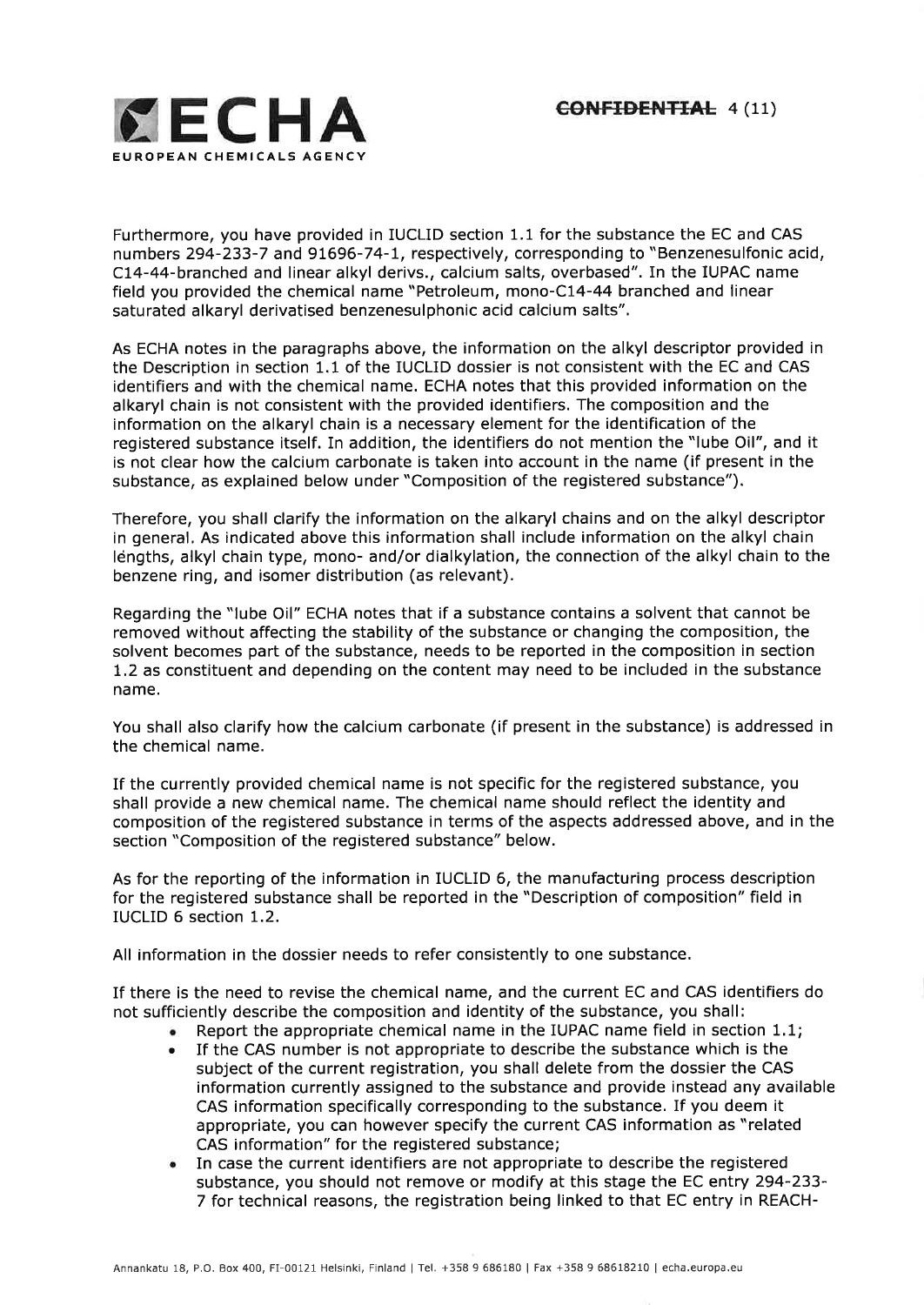

IT. To ensure unambiguous identification of the registered substance, you should however indicate, in the "Remarks" field of the reference substance in IUCLID section 1.1, the following: "The EC number 294-233-7 currently assigned does not specifically correspond to the registered substance. This identifier cannot be modified or deleted at this stage in the present registration update for technical reasons". You should also specify, in the same "Remarks" field, any available and appropriate EC number for the substance. Any available CAS entry for the registered substance should be reported under the "CAS information" header of the reference substance in IUCLID section 1,1.

You should note that ECHA has established a process, subject to certain conditions, enabling registrants to adapt the EC identifier of an existing registration, while maintaining the regulatory rights already conferred to the substance concerned.

Pending the resolution of the non-compliances addressed in the present decision, any possible adaptation of the identifier can only become effective once ECHA is in a position to establish unambiguously the identity of the substance intended to be covered by you with this registration. Should the information submitted by you as a result of the present decision enable ECHA to identify the substance unambiguously and result in a need to modify the identifier of the substance, the process of adapting the identifier will be considered relevant. In that case, ECHA will inform you in due time as to when and how the identifier adaptation process shall be initiated.

In any case, you should note that the application of the process of adapting the identifier does not affect your obligation to fulfil the requirements specified in this decision.

Further technical details on how to report the identifiers of UVCB substances in IUCLID 6 are available in the Manual "How to prepare registration and PPORD dossiers" on the ECHA website.

# 2. Composition of the substance (Annex VI, Section 2.3.)

Identity and composition of alkyl benzenesulfonate derivatives

According to Article 3(1) of the REACH Regulation, a substance is defined as a chemical element and its compounds in the natural state or obtained by any manufacturing process, including any additive necessary to preserve its stability and any impurity deriving from the process used, but excluding any solvent which may be separated without affecting the stability of the substance or changing its composition,

According to chapter 4.3 of the SID Guidance for UVCB substances presenting a large number of constituents, such as the registered substance, the following applies:

- All known constituents and all constituents present in the substance with a concentration of  $\geq 10$  % shall be identified and reported individually, a
- All constituents relevant for the classification and/or PBT assessment of the a registered substance shall be identified and reported individually; and
- Other constituents shall be identified by a generic description of their chemical natu re. a

Furthermore for each constituent required to be reported individually, the IUPAC name, CAS name and CAS number (if available), molecular and structural formula, as well as the minimum, maximum and typical concentration, should be reported in the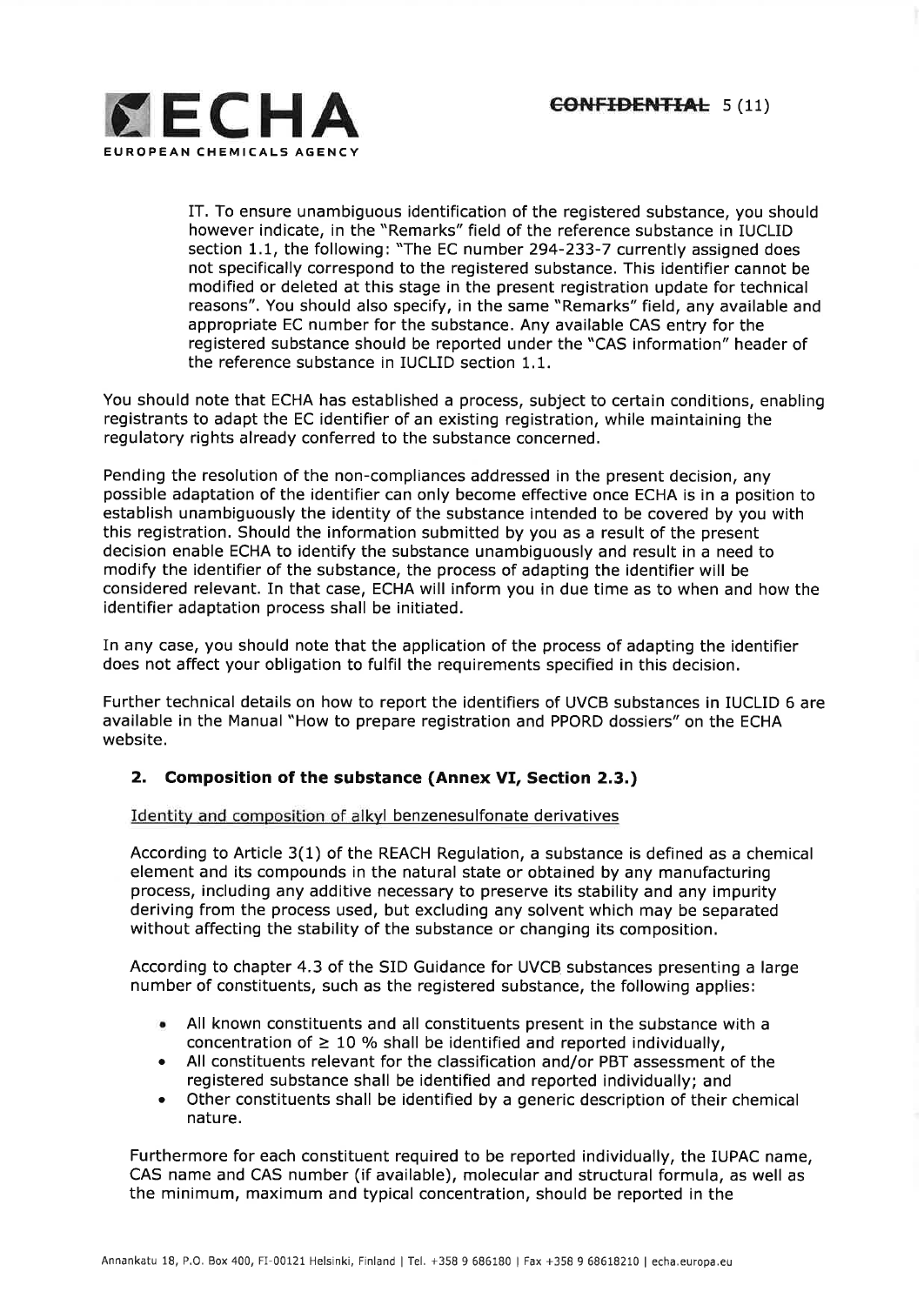

appropriate fields in IUCLID.

For the other constituents to be reported under a generic description, a generic chemical name describing the group of constituents, generic molecular and structural information (if applicable), as well as the minimum, maximum and typical concentration, should be reported in the appropriate fields in IUCLID.

In the registration dossier you have identified the registered substance as a UVCB substance and specified in IUCLID section 1.2 that the substance contains  $\Box$  % of the registered substance "Benzenesulfonic acid, C14-44-branched and linear alkyl derivs., calcium salts, overbased". You provided the following description for this generic group of constituents: "The number of carbon units in the alkaryl chain are actually and considered to be branched and linear saturated chains based upon knowledge of the source of the starting products and manufacturing process and are named based upon the information available from the supplier of the starting material. Analytical data estimates  $>$  wt% of these chain lengths. It is, however, not possible to adequately establish the relative proportion of each of the groups as the isometric ratio of the molecule is highly complex and highly variable."

.pdf" attached in IUCLID section 1.4 you indicate that "The chromatogram shows the substance is predominantly

Furthermore, the results included in the attachment  $"$  indicate indicate indicate signals due to the  $"$  indicate individual in the signal indicate  $"$  and  $"$  in the signals due to the  $"$  in the signal indicate  $"$  in signals due to the  $"$ <br>attachment  $"$ pdf" in IUCLID section 1.4 you mention that "The actual" structures vary greatly to include linear and branched species as well as dialkyl species at C32 and greater. These results suggest that both mono- and dialkylated constituents are present in the substance."

The constituents resulting from the chemical transformations are essentially reported under the generic group in the composition section of the IUCLID dossier. Additional information was provided in the remarks indicating that the alkaryl chain length is actually **I and the chains are considered to be both branched and linear.** In addition, the analytical information included in section 1.4 indicates that more specific compositional information is available on the constituents in the substance.

However, no further information has been provided in section 1.2 on the identities and concentrations of the specific constituents covered by the group of constituents "Benzenesulfonic acid, Cl4-44-branched and linear alkyl derivs., calcium salts, overbased". E.g. no information was provided on the upper and lower concentration levels of different alkylbenzenesulfonate blocks presenting the same carbon number, on the ratios of the mono- and dialkylated constituents, or on the ratios of ortho/meta/para isomers,

Therefore, you are requested to report the composition of your subtance with sufficient information on the identities and concentration of the constituents of the substance, If it is not possible to identify and report each constituent separately in section 1.2 of your dossier, you may group the constituents, It may not be possible to provide detailed information on constituents and the composition of the substance on the basis of analysing the registered substance. In such case, in order to enable the identification of the substance, you should compensate this lack of information by providing information on composition in section L.2 of the IUCLID dossier on the basis of the manufacturing process and the starting materials composition.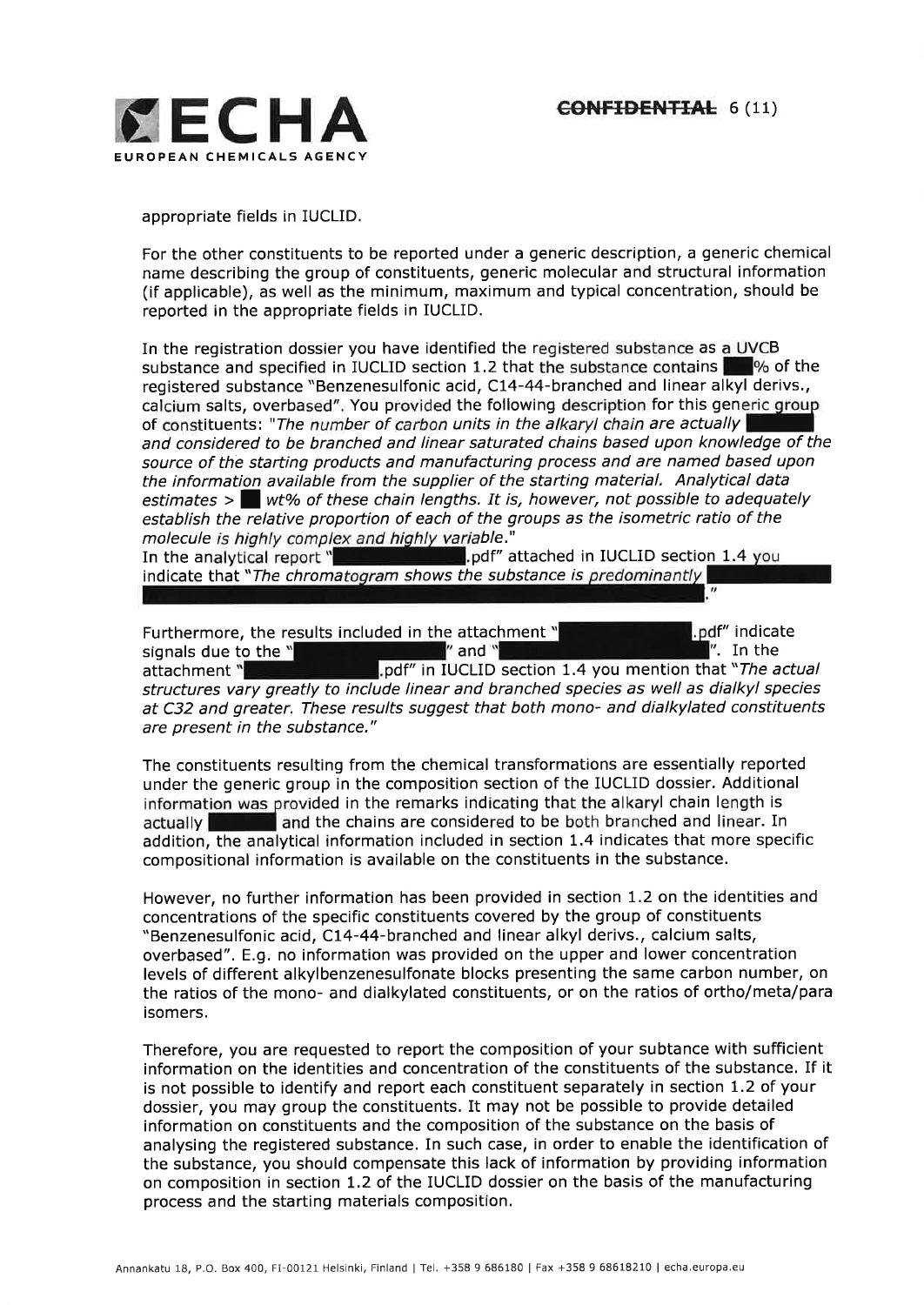

You shall ensure that the reported composition is consistent with the description of the process used for the manufacturing of the registered substance, including the identity of the starting materials used. You shall also ensure that the composition is verifiable and therefore supported by a description of the analytical methods for the quantification of the constituents required to be reported, as required under Annex VI, section 2.3.7., including the results from these methods. Considering the complexity of the substance, (additional) compositional information can be provided on the basis of the starting materials composition and the manufacturing process.

Therefore, you are accordingly requested to complete and correct the information provided on the composition of the registered substance. You shall report:

- All known constituents, and all constituents present in the substance with a concentration of  $\geq 10$  %;
- All constituents relevant for the classification and/or PBT assessment of the a substance, and
- Other constituents shall be identified by a generic description of their chemical nature. a

The identification of these other constituents must be provided for ECHA to establish the composition of the substance as manufactured and to use the compositional information as one identifier for the registered substance.

For constituents/groups of constituents that correspond to "Benzenesulfonic acid, mono--alkyl derivs., calcium salts", the following information is required:

- Relative content of the different alkyl benzenesulfonate derivatives according to the carbon number of the alkyl chain, and if relevant, according to the carbon backbone type (branched/linear);
- Content of monoalkylated and dial kylated constituents (such as the  $\vert$  mentioned in the HPLC results)  $\blacksquare$  mentioned in the HPLC results)
- The overall ratio of ortho/meta/para isomers;
- . Information on if in the constituents the alkyl chain is connected from the terminal carbon to the benzene ring, or from a secondary carbon (sec-alkyl)
- . Any other constituents required to be reported separately, and currently covered by the generic group of constituents.

## Lube Oil

In addition, as noted in section 1 of Annex 1, the structural formula included IUCLID section 1.1 includes "Lube Oil". However, you did not report any constituent referring to "Lube Oil" in the composition record in section 1.2.

If the "Lube Oil" is part of your substance composition it should be reported in section L.2 of the IUCLID dossier and you are requested to provide necessary information regarding the identity and concentration of this constituent.

Therefore, you shall clarify the identity and concentration of "Lube Oil" which is indicated in the structural formula in section 1.1, You are requested to provide EC/CAS identifiers and chemical name(s) for Lube Oil as well as report typical concentration and concentration ranges for this consituent. If the "Lube Oil" has a variable composition (UVCB-type) you should provide information of its composition based on UVCB requirements,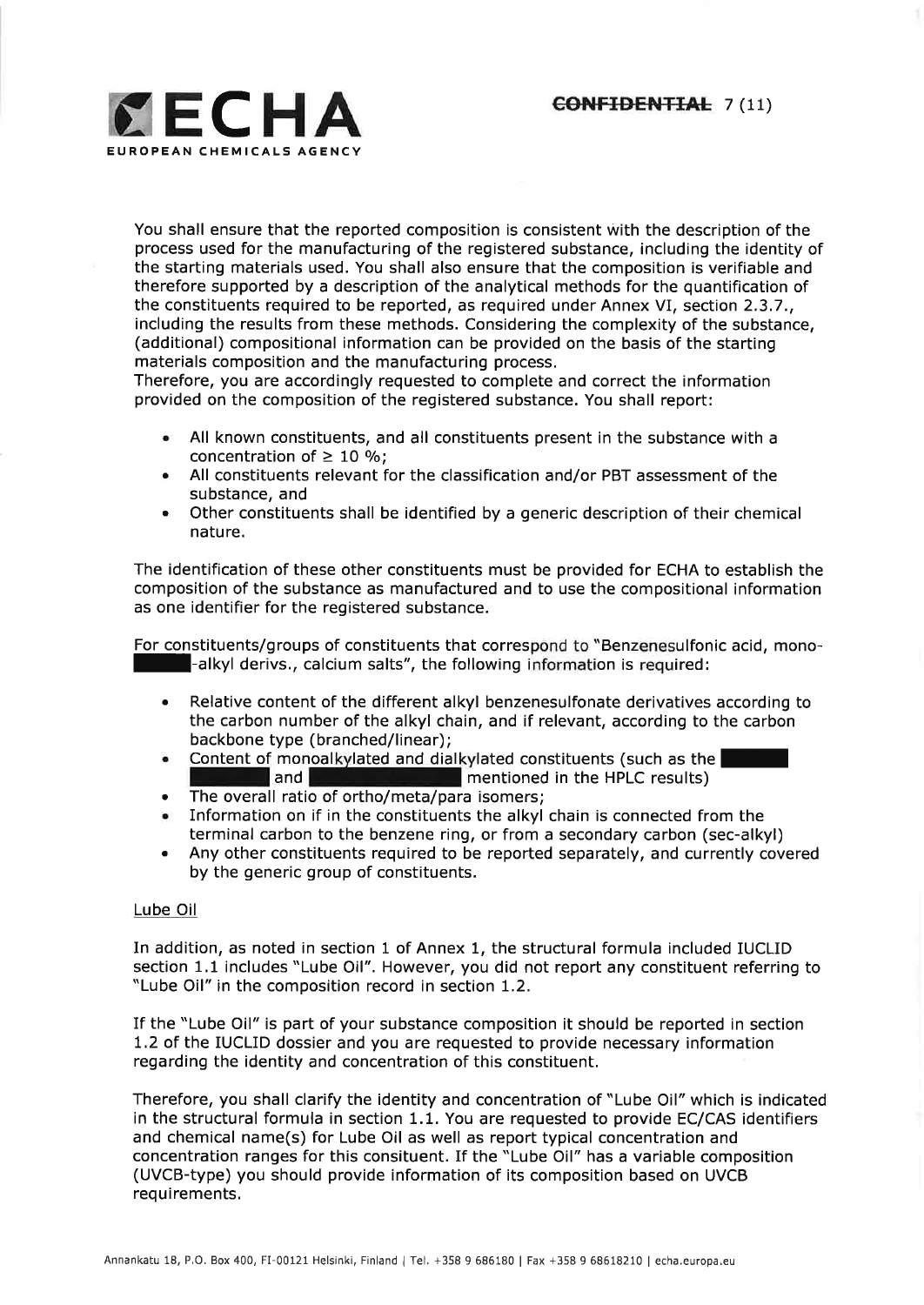

#### Calcium carbonate

Furthermore, the structural formula in IUCLID section 1.1 analytical results included in section 1.4 suggest that calcium carbonate is present in the substance. CaCO3 is included in the structural formula, ICP-analysis in IUCLID section 1.4 shows the .pdf"), and the IR spectrum includes Duter. The identifiers of the presence of calcium (attachment  $\frac{m}{2}$ signals assigned to carbonate (attachment<sup>"</sup> substance (EC, CAS, chemical name) and the generic composition in 1.2 do not include specifically calcium carbonate.

If calcium carbonate is present in the substance, you need to report this in section L.2 of your dossier.

Therefore, you shall clarify if calcium carbonate is present in the substance, and (if appropriate) report it in section 1.2. If calcium carbonate is present in your substance you are requested to report the minimum, maximum and typical concentration, in the appropriate fields in IUCLID. In addition, you are requested to report if the calcium carbonate is present in the substance as particles or not. In the case calcium carbonate is present in the form of particles; you are also requested to report information on the nature of these particles (e.9. size and size distribution).

All the above information shall be included in section 1.2 of the registration dossier.

You shall ensure that the reported composition is consistent with the description of the process used for the manufacturing of the registered substance, including the identity of the starting materials used. You shall also ensure that the composition is verifiable and therefore supported by a description of the analytical methods for the quantification of the constituents required to be reported, as required under Annex VI, section 2.3.7., including the results from these methods. Considering the complexity of the substance, (additional) compositional information can be provided on the basis of the starting materials composition and the manufacturing process, If the provided analytical results are obtained in the presence of "Lube Oil" this should be clearly stated in the report.

Further technical details on how to report the composition of UVCB substances in IUCLID are available in the Manual "How to prepare registration and PPORD dossiers" on the ECHA website.

# 3. High-pressure liquid chromatogram, gas chromatogram (Annex VI, Section 2.3.6.)

According to Annex VI, section 2.3.6 of the REACH Regulation, the registration needs to contain a high-pressure liquid chromatogram (HPLC) or a gas chromatogram (GC).

You have provided in section 1.4 results of LC-MS and HPLC analysis in the attachments  $\mathbb{N}$  and  $\mathbb{N}$  and  $\mathbb{N}$  and  $\mathbb{N}$  and  $\mathbb{N}$  and  $\mathbb{N}$  and  $\mathbb{N}$  and  $\mathbb{N}$  and  $\mathbb{N}$  and  $\mathbb{N}$  and  $\mathbb$ **and positive property** and peak table(s) based on the results was provided, Also, no other alternative quantification results were provided.

The provided information is not sufficient to fulfil the information requirement as you have not provided a peak table or other alternative quantification results that would confirm the composition of your substance.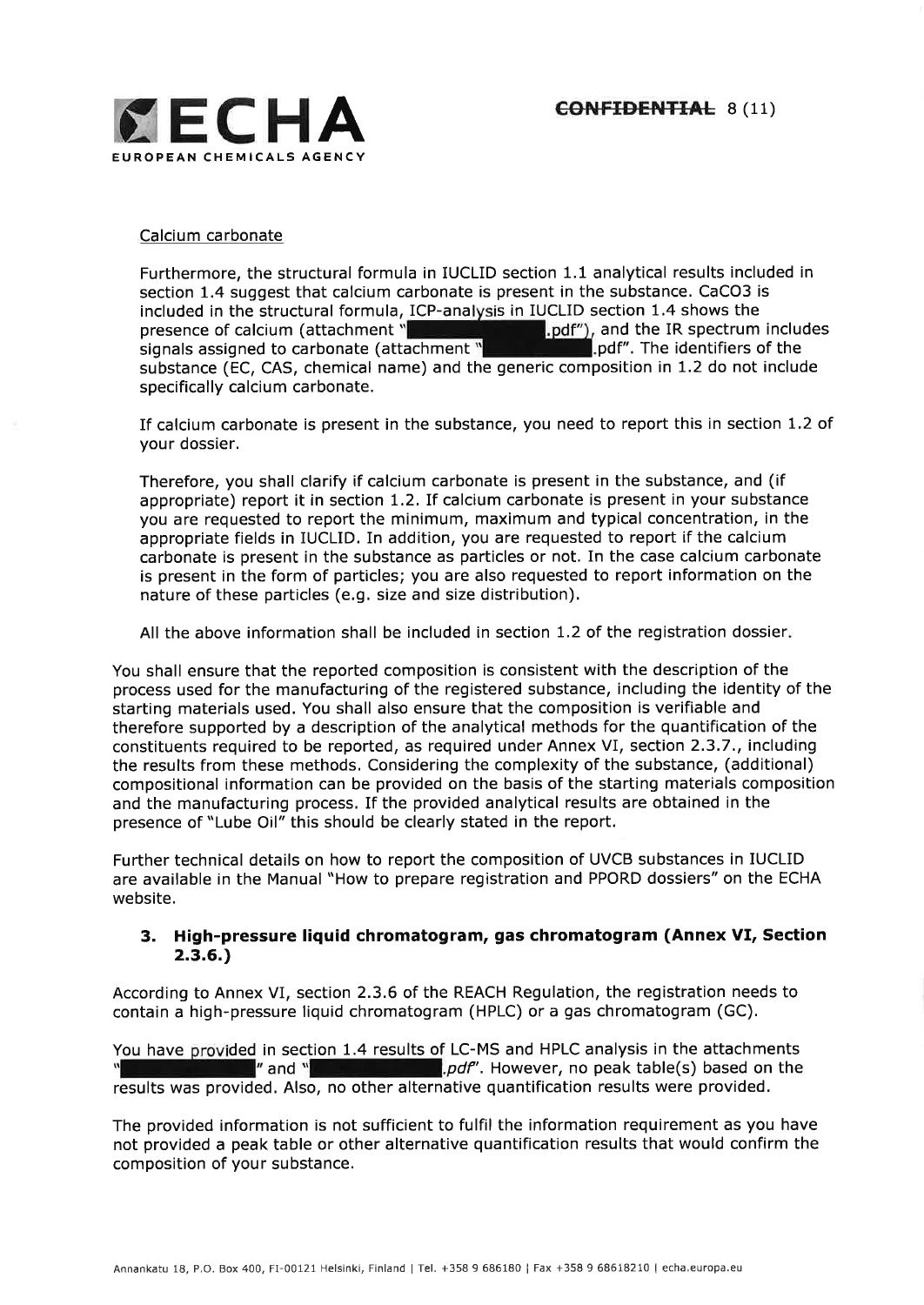

Therefore, you are requested to submit a GC or an HPLC chromatogram and the required chromatographic data (retention times, peak areas/results and quantifications) that supports the identification and/or quantification of the substance.

You shall ensure that the description of the analytical methods used for the recording of the chromatographic data is specified in the dossier, in line with the requirements under Annex VI section 2.3.7. This information shall be sufficient for the methods to be reproduced and shall therefore include details of the experimental protocol followed, any calculation made and the results obtained. You shall ensure that the provided analytical information is sufficient to verify the composition of the substance reported in section 1.2,

The information shall be included in section L4 of the registration dossier.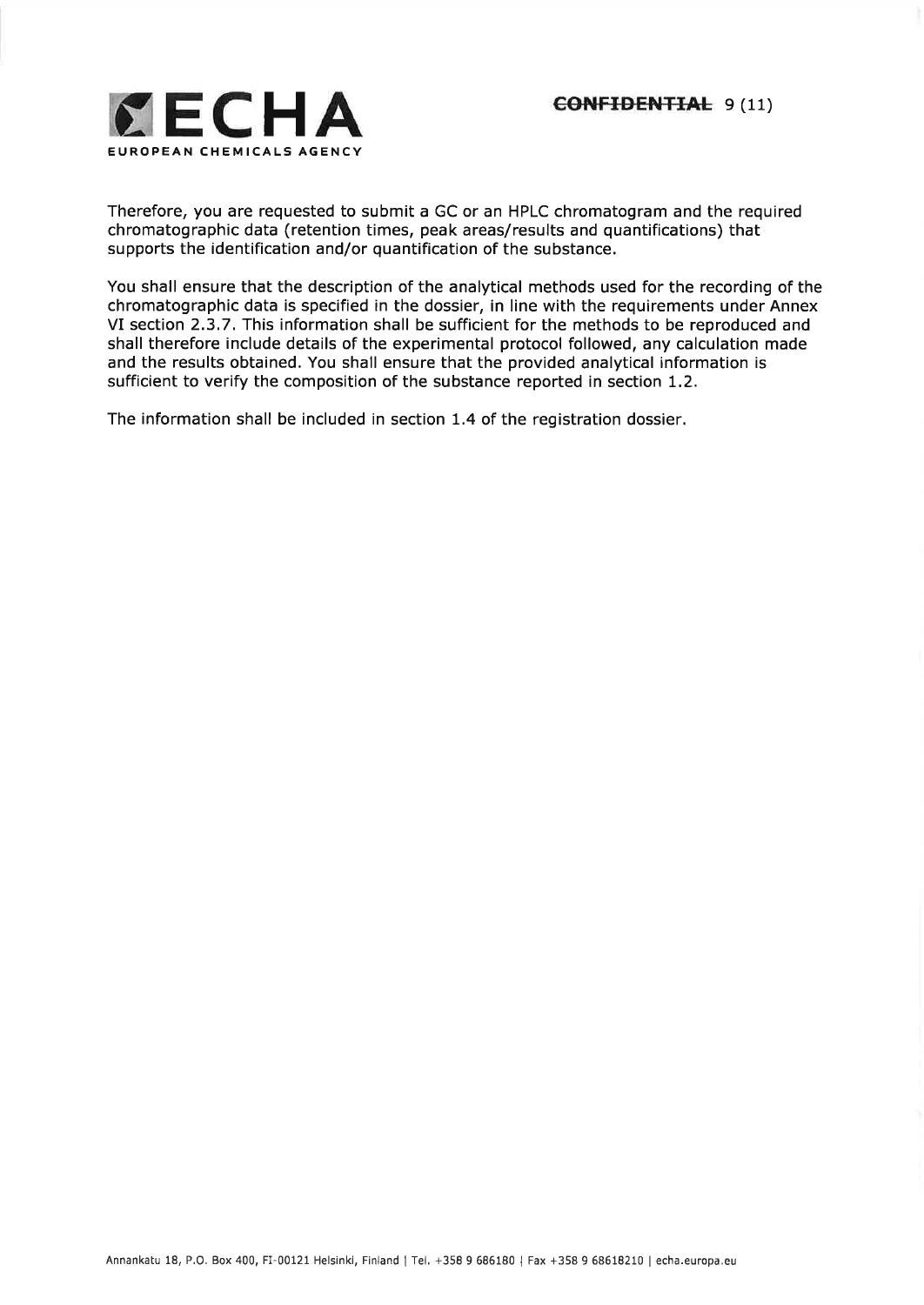

## Appendix 2: Procedural history

An informal call with you was held on 19 December 2O16, giving you the opportunity to revise substance identity issues. During the call you agreed to update your dossier addressing substance identity issues by 27 February 2017. As no update was received by the agreed deadline, ECHA contacted you by email and phone and you agreed to provide an updated dossier. However, to date ECHA has not received your updated dossier.

For the purpose of the decision-making, this decision does not take into account any updates of your registration after the date when the draft decision was notified to you under Article 50(1) of the REACH Regulation.

The compliance check was initiated on 28 September 2017.

The decision making followed the procedure of Articles 50 and 51 of the REACH Regulation, as described below:

ECHA notified you of the draft decision and invited you to provide comments.

ECHA did not receive any comments by the end of the commenting period

ECHA notified the draft decision to the competent authorities of the Member States for proposals for amendment.

As no amendments were proposed, ECHA took the decision according to Article 51(3) of the REACH Regulation.